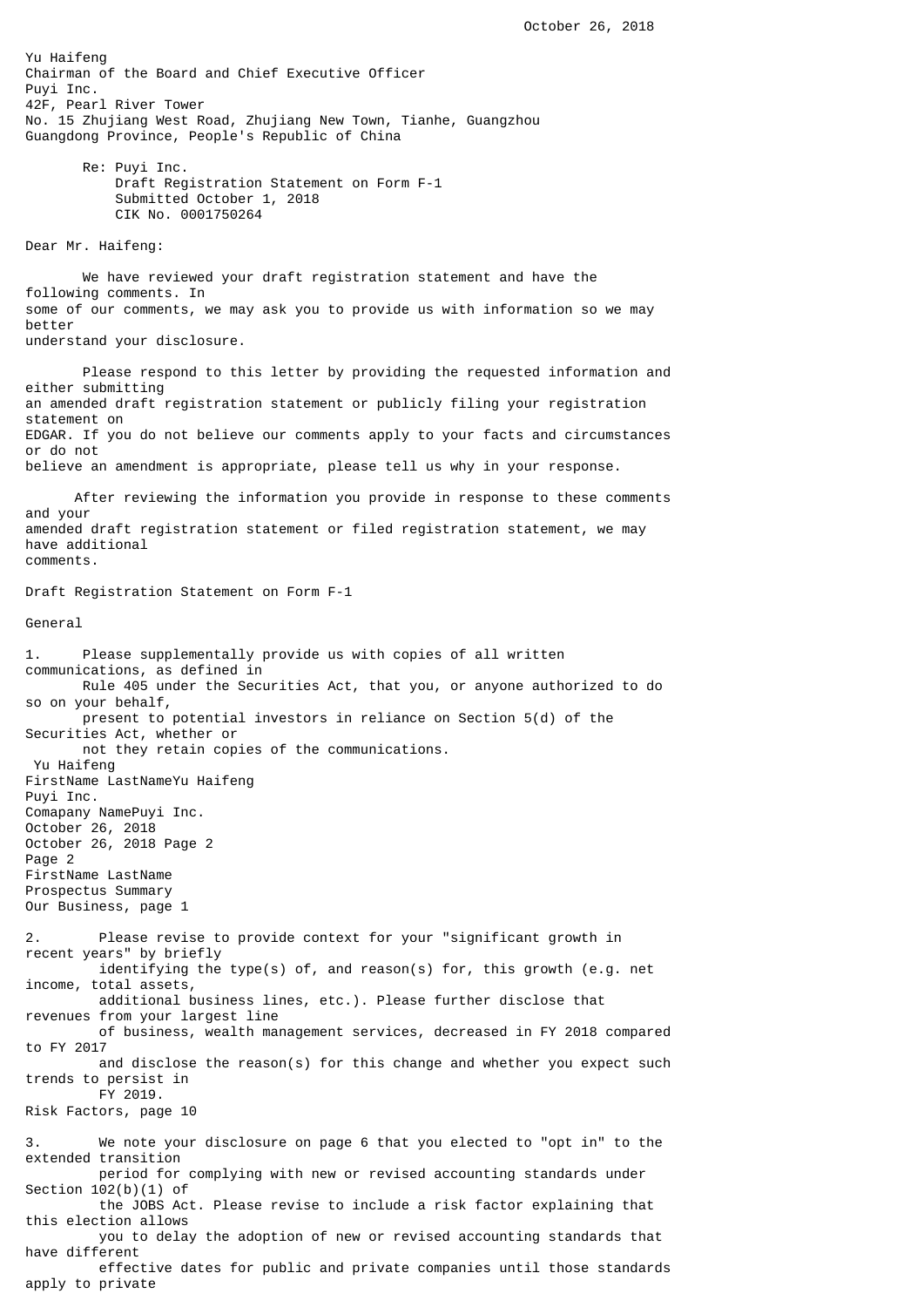may not be comparable to companies that comply with public company effective dates. Include a similar statement in your critical accounting policy disclosure. Risks Related to Our Business and Industry, page 10 4. Please include a risk factor related to your reliance on a small number of customers for a majority of your revenues. In this regard we note your disclosure on page 66 that five companies were responsible for more than 70% of your net revenues in each of your last two fiscal years. Please further disclose whether you have entered into any agreements with these companies, briefly describing the material terms of these agreements if so. Risks Related to Our Corporate Structure We rely on contractual arrangements with our variable interest entity..., page 25 5. We note that your contractual arrangements provide for the resolution of disputes through arbitration in China. Please revise your disclosure to state, if true, that the arbitration provisions relate to the claims arising out of the contractual relationship created by the VIE agreements, rather than claims under the US federal securities laws and do not prevent shareholders of the company from pursuing claims under the US federal securities laws. Use of Proceeds, page 40 6. Please disclose the estimated net proceeds broken down into each principal intended use thereof pursuant to Item 4(a) of Part I of Form F-1 and Item 3(C) to Part I of Form 20-F. We also note your disclosure that you will only be able to use the proceeds of this offering in China through loans to your VIE and or loans or capital contributions to your PRC Yu Haifeng FirstName LastNameYu Haifeng Puyi Inc. Comapany NamePuyi Inc. October 26, 2018 October 26, 2018 Page 3 Page 3 FirstName LastName subsidiaries. Please revise your second paragraph to distinguish between the uses of proceeds which may be accomplished by you or one of your offshore intermediate holding companies, and those uses of proceeds which would require loans or capital contributions to your affiliates in China. Please further disclose the maximum amount that you will be eligible to loan to your VIE and or PRC subsidiaries at the completion of this offering, as well as the maximum amount that you will be eligible to contribute as capital to your PRC subsidiaries. Please also disclose the status of and reasonably expected timing for the necessary PRC government registration, approval and filing requirements related to the foregoing. Management's Discussion and Analysis of Financial Condition and Results of Operations, page 48 7. Please revise your MD&A to include a discussion of changes in financial position for each of the periods presented in your financial statements. Major Factors Affecting Our Results of Operations Product Mix, page 49 8. Please enhance your disclosure here and in your discussion of net commission model vs.

companies, and as a result of this election, your financial statements

gross commission model on page 52 to: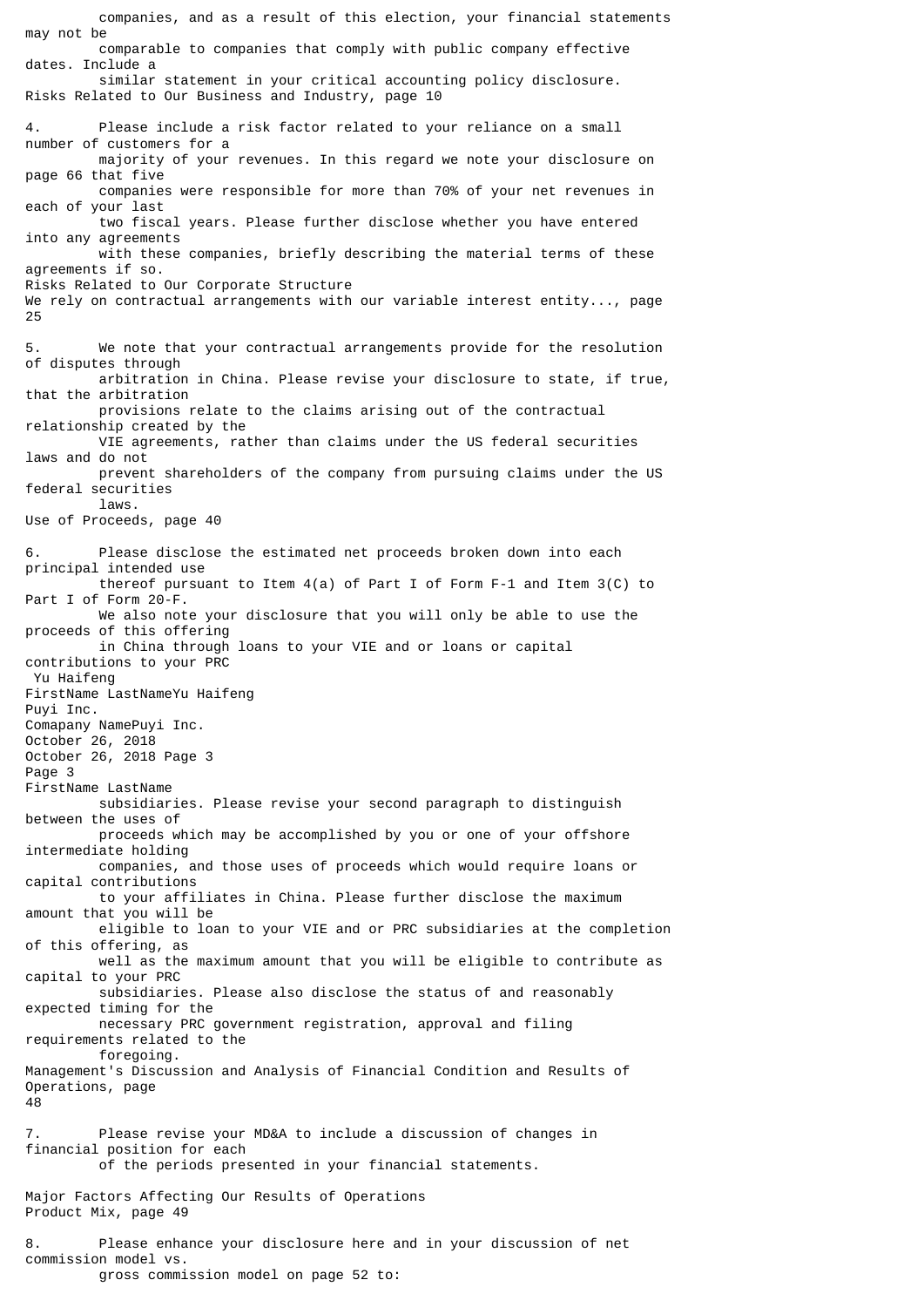Describe in more detail the authoritative body or guidance requiring privately raised product providers in China to identify its funds products under either a net commission model or a gross commission model; Describe, in more detail, when and how you determine which model to use, including the significant factors that influence your determination; Include a enhanced discussion of the process for registering as either net-commission based funds or gross-commission based funds; and Identify the third parties under the gross commission model. 9. Please enhance your disclosure to better describe the underlying factors causing the shift from the gross commission model to the net commission model and whether you consider this a trend that will continue in the future.In addition, please include a more detailed discussion of the impact this shift has had, and is expected to have, on revenue, costs of sales, other operating expenses and gross margin. Operating Costs and Expenses, page 50 10. Please enhance your disclosure to describe the "directly sales model" referred to on page 50 or revise as necessary to identify the appropriate sales model (e.g., gross commission model vs. net commission model).In addition, please explain in more detail why the increase in the number of privately raised funds distributed through this model caused a decrease in operating costs and expenses as a percentage of revenue, address whether this Yu Haifeng FirstName LastNameYu Haifeng Puyi Inc. Comapany NamePuyi Inc. October 26, 2018 October 26, 2018 Page 4 Page 4 FirstName LastName represents a trend that will continue, and if so, the anticipated impact on your financial statements. Key Components of Results of Operations Net Revenues Asset Management Services, page 53 11. Please revise to include a roll forward, for all periods presented, of assets under management (AUM) showing the beginning balance, gross inflows, gross outflows, market appreciation/deprecation, new funds established, acquisitions/dispositions of existing funds, etc., to arrive at an ending AUM balance. Please disaggregate the AUM roll forwards by the fund categories, type, products, etc., if meaningful to understand your business. Please identify significant trends or concentrations within a particular fund category and/or investor type to understand significant trends in your AUM and discuss the causal factors for the trends. Refer to Item 303(a)(3) of Regulation SK. 12. We note your disclosure on page 57 that management fees are based on a range up to 2% of committed capital. For all periods presented, please quantify the weighted average management fee rate and, if relevant, include a discussion of any significant trends in your average fee rates. Business, page 83 13. Please disclose the material terms of your engagement with seed clients (e.g. the incentives offered, whether and how incentives vary, the party responsible for paying or providing these incentives, frequency of any payment, term of any engagement, etc.) Please also disclose the retention rate of your seed clients and the standard that you apply,